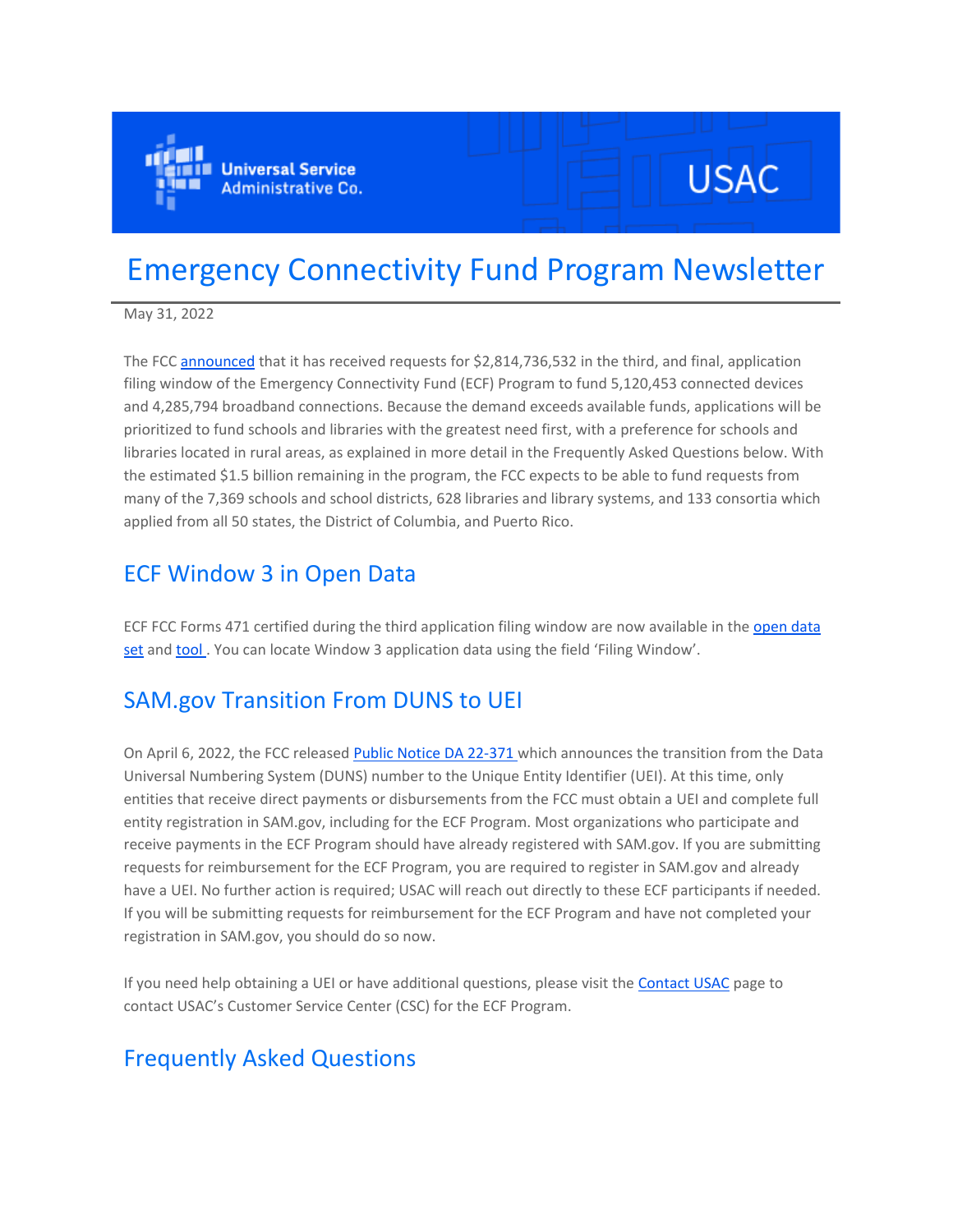#### **Because the demand in the third application filing window exceeds available funding, how will funding requests be prioritized?**

ECF funding requests will be prioritized based on an applicant's E-Rate discount rate for Category One services, adjusted to provide a five percent increase for rural schools and libraries. This means that those schools and libraries entitled to a higher E-Rate discount rate will receive funding ahead of those entitled to a lower discount rate, as reflected in the discount matrix provided in section 54.1708(c) of the ECF rules.

As such, for ECF applicants that applied in the third window and have a validated E-Rate discount, USAC will rely on the applicant's current Category One E-Rate discount rate (adjusted for rurality, if applicable) based on the number of students eligible for free and reduced lunch through the National School Lunch Program (NSLP) to prioritize the review and processing of ECF applications received in the third application filing window. Applicants were permitted to provide updated information regarding their Category One E-Rate discount rate in the narrative box on the their third window application. (This information will be validated as part of the application PIA review process). For ECF applicants that applied in the third window and have not participated in the E-Rate program (and, therefore, do not have a validated E-Rate discount rate), USAC will validate their discount rate during the PIA review process.

#### **What if my school or library does not have a validated E-Rate discount because I don't participate in the E-Rate program?**

If your school or library does not have a validated E-Rate discount, please be prepared to respond quickly to requests to validate a discount rate, including providing documentation to support the discount rate. Failure to respond promptly could result in your ECF application not being reviewed.

#### **What information should we use to answer the fourth unmet needs survey question?**

In response to the fourth unmet needs survey question about how many students will be provided a connected device, a broadband connection, or both a connected device and a broadband connection with the ECF Program funding requested, schools that applied during the third window needed to provide the number of students that they will provide connected devices, broadband connections, or both with the ECF funding requested during the third application filing window. There was no need to report the number of students that were or will be provided equipment and/or services through a first or second window committed funding request on a third window application. If you already responded with information that includes all three application windows, you may request to modify your unmet needs survey responses in the ECF Portal during the PIA review process or through a Post-Commitment Request if the funding request has been committed.

#### **Our school's summer break is coming up. Will there be a "Summer Deferral" Period for PIA inquiries in the ECF Program like there is in the E-Rate program?**

No. In the E-Rate program, USAC provides applicants additional time to respond to requests for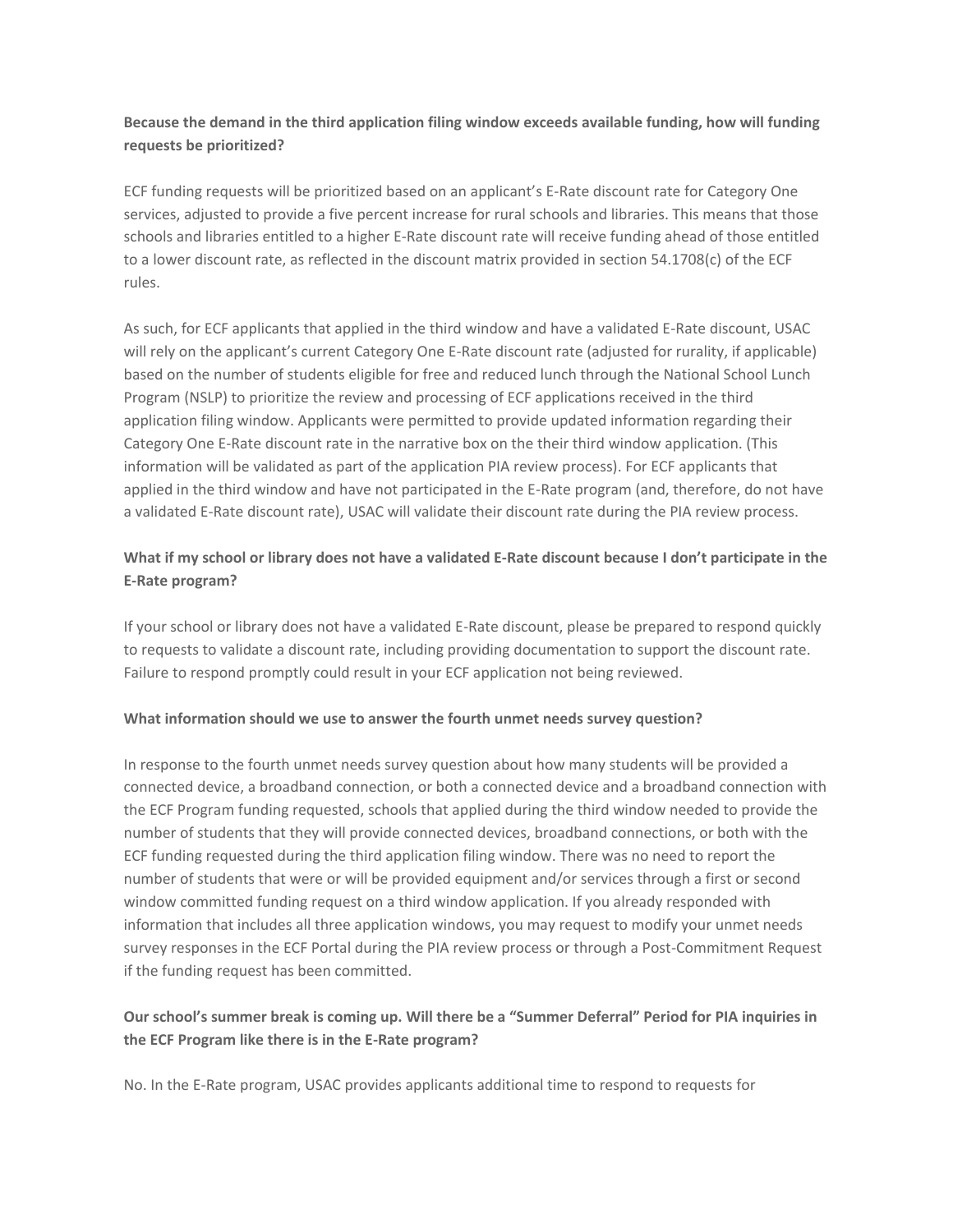information about their FCC Form 471 or other program forms during the summer and winter holiday seasons when schools are not in session. USAC will place forms and requests in a deferred status for E-Rate applicants that do not respond during these times. However, given the emergency purpose of the Emergency Connectivity Fund, there are no seasonal deferral periods in the ECF Program. Applicants should continue checking the ECF Portal for requests for information and respond by the deadline provided. Failure to respond to requests for information may lead to the denial of an application. Updates to holiday and summer contact information can be requested in the ECF Portal at any time by using the "Contact Reviewer" button under the Communications or Related Actions tab.

## ECF Requests for Reimbursement Reminders of the Week

**Check out our [Request for Reimbursement ECF FCC Form 472 \(BEAR\) Checklist](https://click.outreach.usac.org/?qs=7ac06b1938fe104b237e36fa07ebca5981ffab66199306dc4f344225145d9f6e91fd8184d6ef88ed498c22d0e125337d4ab5c73ce959c621) and [Request for](https://click.outreach.usac.org/?qs=7ac06b1938fe104bd2612c4a1ec2048380aaa5d897219d48cf6078f04988cf6521099281178750c3937d620bdd82b47c14aef7e29540d061)  [Reimbursement ECF FCC Form 474 \(SPI\) Checklist](https://click.outreach.usac.org/?qs=7ac06b1938fe104bd2612c4a1ec2048380aaa5d897219d48cf6078f04988cf6521099281178750c3937d620bdd82b47c14aef7e29540d061) for step by step guidance on what to do after you receive a Funding Commitment Decision Letter.**

**Check SAM.gov Registration** – We remind applicants and service providers, who agree to invoice on behalf of the applicant, to ensure your SAM.gov information and registration is updated and active. If you will be submitting ECF requests for reimbursement (i.e., ECF FCC Form 472 or ECF FCC Form 474) and have not completed or updated your SAM.gov registration, please do so now. Visit the [SAM.gov website](https://click.outreach.usac.org/?qs=7ac06b1938fe104b187904d546d08d196febc02a3127d32562a69da97d3292c8ca14cb3224857df938a3fc667bc74e5e667d0b1a99c8ee6c) to complete or renew your SAM.gov registration. SAM.gov registrations must be renewed on annual basis. If not renewed, the account will be deactivated.

Following these reminders and tips will help streamline the review and processing of your ECF request(s) for reimbursement and can help you receive the funds more quickly. Requests for reimbursement will be reviewed and processed on a rolling basis. For more reminders and tips regarding requests for reimbursement, please visit the [Reminders and Tips](https://click.outreach.usac.org/?qs=7ac06b1938fe104b4f3aa665eed22e7051e649245c254101cad3d45afb894d6a391c0f47121454e9752c6e2be96eb65e73541e2a9364629c) page on the ECF Program website.

## For More Information

Please review the **[FCC's Emergency Connectivity Fund FAQs](https://click.outreach.usac.org/?qs=7ac06b1938fe104b017348e547bef890abcfcc2a57b1d5ccd527165044a0a2d24780a2f1eaf8780ea3f4379d72140bda33b9ec5c189a111b)**, which it continues to update as new questions come in.

More detail on the ECF Program is available in the FCC [Order](https://click.outreach.usac.org/?qs=1ebbbf9569aeb350bca513d165cee94f0c1358465dc5d2f3af4ca5c1984549bd35b2b35ca73cdba61c5e54f0204e3f2cb91f145aa0eb7e04) that established the Emergency Connectivity Fund Program. To learn more, please visit **EmergencyConnectivityFund.org** and sign up for *Emergency* [Connectivity Fund Program emails.](https://click.outreach.usac.org/?qs=1ebbbf9569aeb35063deb508bd02993ea70b27a7621277f4b2aae386557368e89f601564a0af7746a725ca7234dcd1916affdefee38574b2)

Applicants and service providers can also contact the ECF Customer Service Center (CSC) with questions at (800) 234-9781 Monday – Friday from 8 a.m. to 8 p.m. ET, or submit a case in the ECF Portal.

We appreciate your interest in the ECF Program and look forward to your ongoing engagement as we work together to close the Homework Gap!